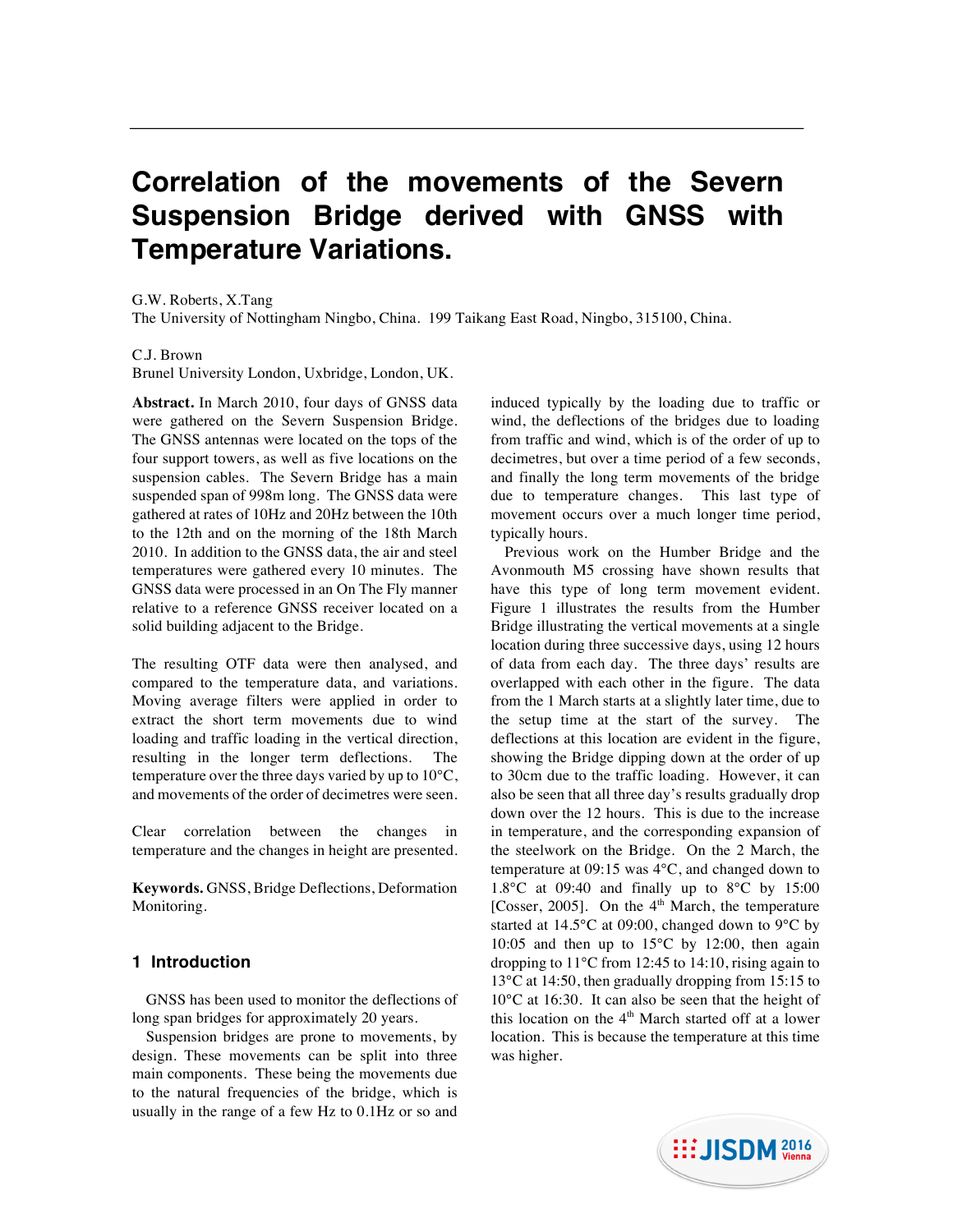

**Fig. 1** Three consecutive days' of data from the same location on the Humber Bridge, illustrating the effect of temperature on the overall level of the Bridge deck [Roberts *et al.,* 2005b].

Figure 2 illustrates the lateral, longitudinal and vertical deflections at a location on the M5 Avonmouth viaduct [Ogundipe et al, 2014; Roberts et al, 2014]. Here, again, it can be seen that over an approximately 6 hour period, the bridge moves in a mainly vertical and longitudinal direction. Again, this is thought to be due to the heating effect and expansion of the bridge.



**Fig. 2** Lateral, longitudinal and vertical movements of location M on the 30 November 2007, the Avonmouth viaduct [Roberts et al, 2014].

Further work has been carried out on the Severn Suspension Bridge in the UK, and this is the topic of this paper.

#### **2 The Severn Bridge Survey, 2010**

An extensive survey was carried out on the Severn Suspension Bridge in the UK in March 2010. This consisted of placing 9 GNSS antennas on the Bridge itself; on the tops of the four towers as well as key locations on the suspension cables. Figure 3 illustrates the locations of the GNSS antennas. 30m long antenna cables were used to connect the GNSS antennas to the receivers. This allowed the surveyors to be located in safe locations whilst operating the receivers. The four receivers attached to the antennas on the tops of the towers were Leica SR530 dual frequency GPS receivers, and the receivers attached to the suspension cables were Leica 1200 dual frequency GPS/GLONASS receivers. The antennas used were Leica AT504 choke ring antennas on the tops of the towers, and Leica AT503 lightweight choke ring antennas on the suspension cables. Two GNSS reference stations were set up, both using Leica 1200 GNSS receivers and AT504 antennas [Roberts et al, 2014].



**Fig. 3** The locations of the 9 GNSS antennas on the Bridge.

Data were gathered at a rate of 10Hz at the SR530 receivers, and 20Hz at the 1200 receivers. Details about the survey are explained further in Roberts et al  $[2014]$ . The data at location A on the  $11<sup>th</sup>$  March is used in this paper to detail the relationship between the movements at that location and the changes in temperature. Temperature information is available at 10 minute intervals, for both the air and the steel.

### **3 Data Analysis**

The GPS data were processed using RTKLib, and converted into the coordinate system of the Bridge. Figure 4 illustrates typical movements of the Bridge at location A over a 1 hour period on the  $11<sup>th</sup>$  March, between 11:00 to 12:00. Here it can be seen that there are short term movements due to traffic loading in particular, resulting in movements of the order of up to 250mm in the vertical direction, as well as smaller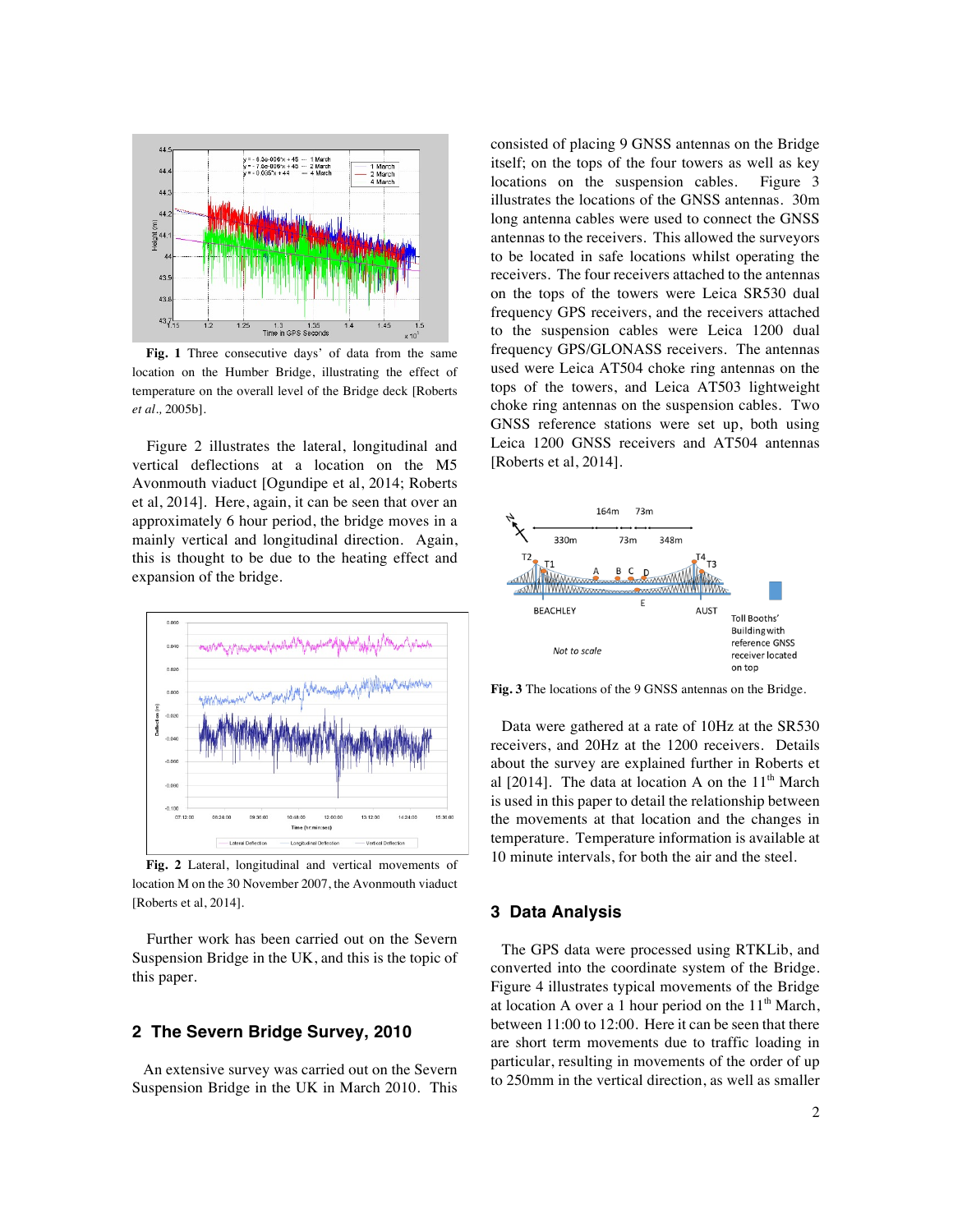movements of the order of up to 30mm in the longitudinal direction, and 10mm in the lateral direction. The small lateral movements also imply that the wind during this time was very small.



**Fig. 4** Lateral, Longitudinal and Vertical GNSS movements at location A over a 1 hour period on the  $11<sup>th</sup>$  March 2010.

There are also short term 0.146Hz movement data within these data [Roberts et al, 2014]. The movement that is focussed on in this paper is the longer term movement due to the change in temperature. During the 1 hour test period, the air temperature changes from 4.947ºC to 5.672ºC (0.725ºC/h), and the steel temperature changes from 2.781 $\degree$ C to 3.815 $\degree$ C (1.034 $\degree$ C/h). The corresponding change in the average vertical value for location A, Figure 4, is 78mm/h. Further to this, the corresponding change in the lateral direction for A is 8.3mm/h, and the corresponding change in the longitudinal direction is 8.7mm/h.

Figure 5 illustrates the vertical component of the antennas at locations A, B, C and D over a 4 hour period on the  $10<sup>th</sup>$  March. This time the data was gathered in the evening, when the air and consequently steel temperatures were dropping.



**Fig. 5** Vertical movements at locations A, B, C and D over a 4 hour period on the  $10<sup>th</sup>$  March 2010.

The average vertical cable locations during a period of air cooling in the evening (Figure 5) become more positive in value – that is move upwards. The air temperature changes from 6.124ºC to 2.615ºC (3.509ºC or 0.877ºC/h), and the steel temperature changes from  $5.875^{\circ}$ C to  $3.765^{\circ}$ C (2.11<sup>o</sup>C or 0.528ºC/h) between 17:00 to 21:00. The corresponding change in the average vertical value for location A is 21mm/h. Further to this, the corresponding change in the lateral direction for A is 10.5mm/h, and the corresponding change in the longitudinal direction is 0.1mm/h.

The temperature values for both the air and the steel of the Bridge are recorded at a 10 minute interval. The data for location A was filtered with a moving average to correspond to the same 10 minute interval. Figure 6 illustrates the relationship between the lateral, longitudinal and vertical movements of location A using the moving average filter, as well as the air and steel temperatures.



**Fig. 6** Lateral, Longitudinal and Vertical movements at location A, as well as the air and steel temperatures over a 24 hour period on the 11 March.



**Fig. 7** Relationship between the change in temperature and change in height at location A on the  $11<sup>th</sup>$  March.

Figure 7 illustrates the relationship between the change in height at location A and temperature during